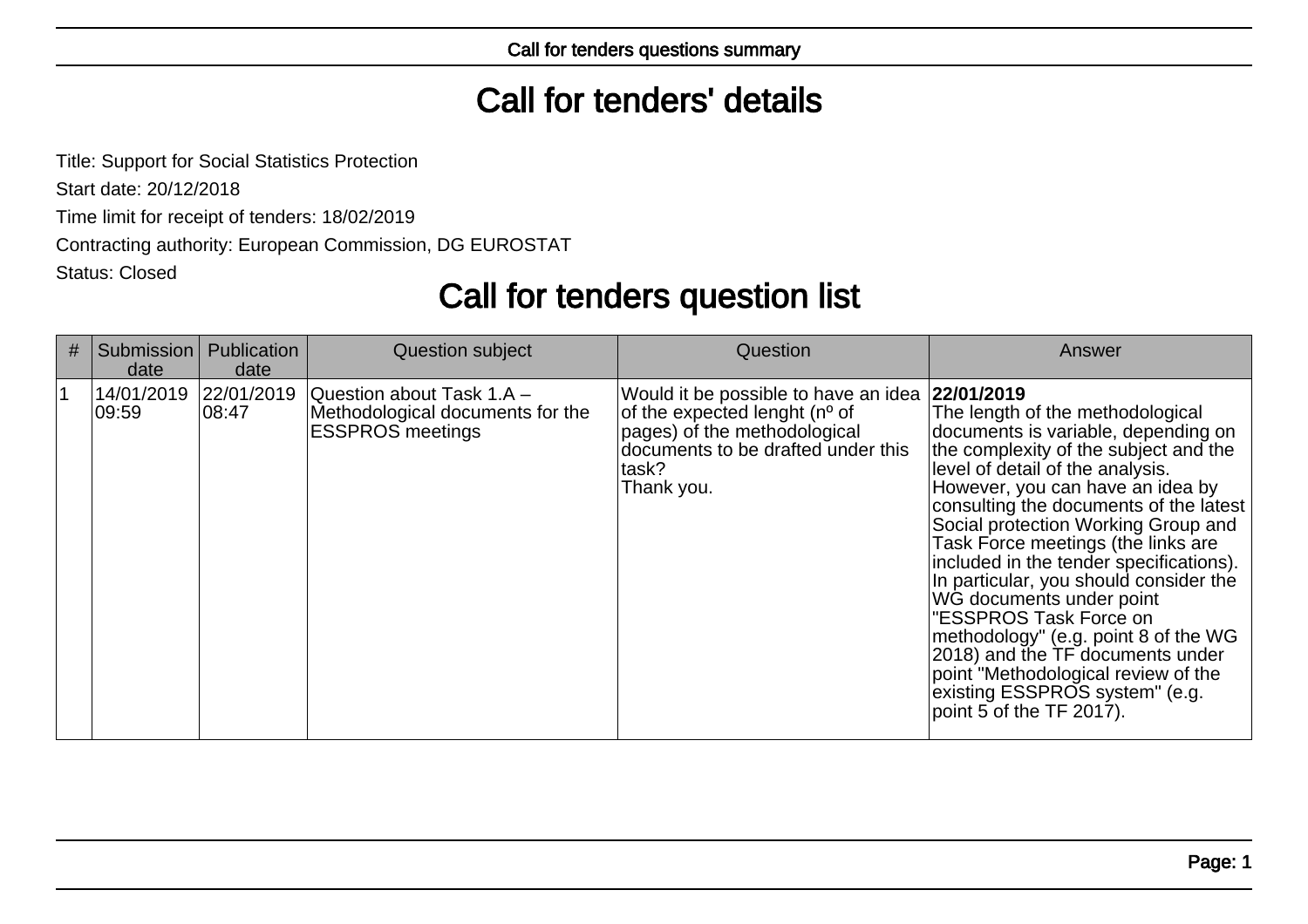| #              | date  | Submission   Publication<br>date | Question subject                                      | Question                                                                                                                                                                                                                                                                                                                    | Answer                                                                     |
|----------------|-------|----------------------------------|-------------------------------------------------------|-----------------------------------------------------------------------------------------------------------------------------------------------------------------------------------------------------------------------------------------------------------------------------------------------------------------------------|----------------------------------------------------------------------------|
| $\overline{2}$ | 10:09 | $ 08:49\rangle$                  | 14/01/2019 22/01/2019 Expected results of Task 1: D1A | When indicating that for each of the<br>two renewal contracts, "12<br>draft and final documents" are<br>expected, does it mean that those<br>12 documents will include both draft<br>and final versions, or does it mean<br>that there will be 12 draft documents<br>and 12 final documents (for each<br>vear of contract)? | 22/01/2019<br>It is intended 12 draft documents and<br>12 final documents. |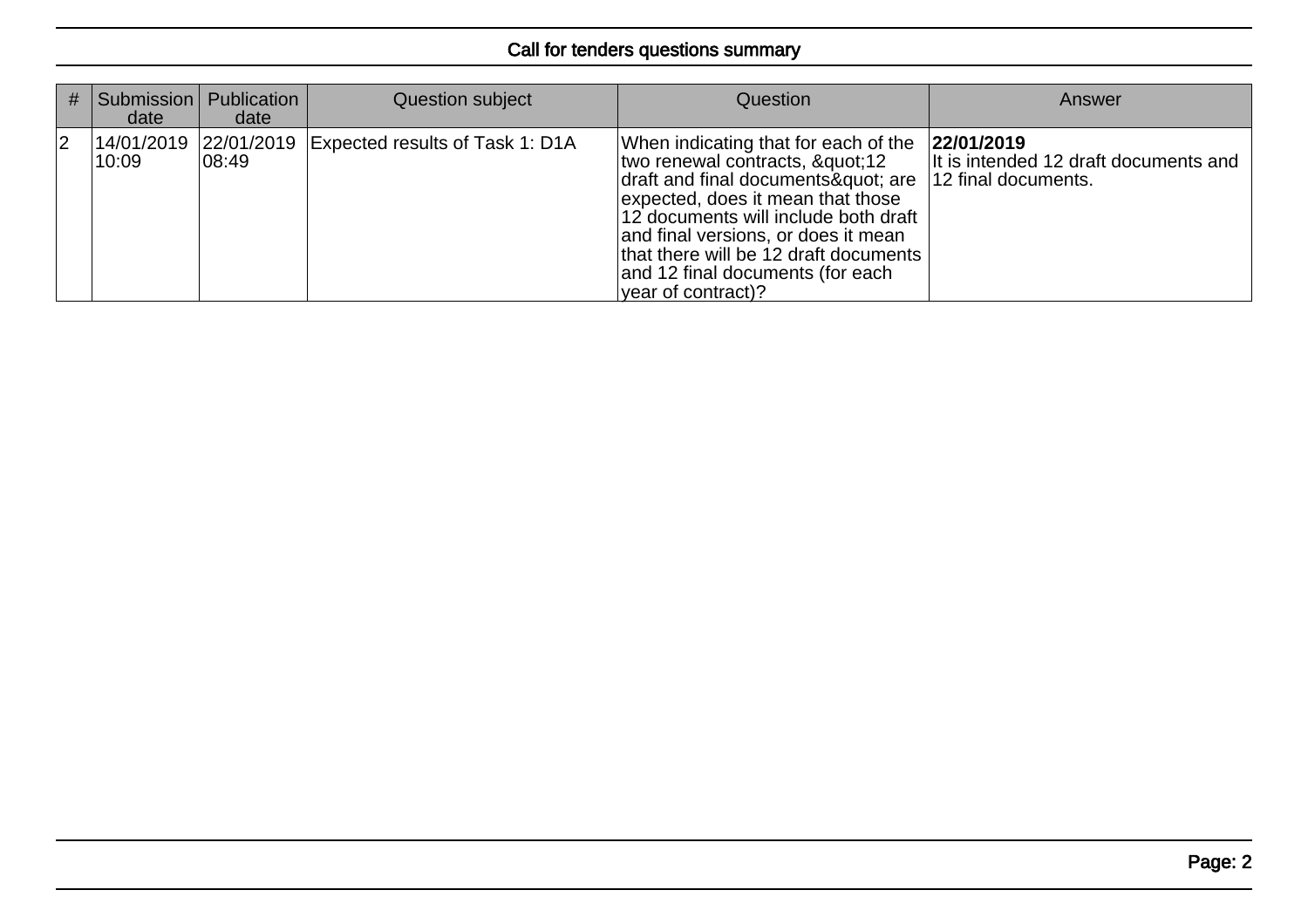| # | Submission<br>date  | Publication<br>date  | Question subject                                                                   | Question                                                                                                                                                                                                                                                                                                                                                                                                                                                                                                                                                                                                                                                                                                                                                                                                                                                                                                                                                                                                                                                                                                                         | Answer                                                                                                                                                                                                                                                                                                                               |
|---|---------------------|----------------------|------------------------------------------------------------------------------------|----------------------------------------------------------------------------------------------------------------------------------------------------------------------------------------------------------------------------------------------------------------------------------------------------------------------------------------------------------------------------------------------------------------------------------------------------------------------------------------------------------------------------------------------------------------------------------------------------------------------------------------------------------------------------------------------------------------------------------------------------------------------------------------------------------------------------------------------------------------------------------------------------------------------------------------------------------------------------------------------------------------------------------------------------------------------------------------------------------------------------------|--------------------------------------------------------------------------------------------------------------------------------------------------------------------------------------------------------------------------------------------------------------------------------------------------------------------------------------|
| 3 | 21/01/2019<br>09:41 | 22/01/2019<br> 08:54 | Task 2 - New ESSPROS module on<br>beneficiaries of unemployment<br>social benefits | Question 1: Concerning the content, 22/01/2019<br>we would like to know to what extent Answer question 1: Available<br>existent knowledge about the<br>database will be shared. More<br>specifically, the report presented<br>during<br>the last meeting of the ESSPROS<br>TF in November 2018 (DOC SP-TF-<br>2018-04.1<br>Annex 1) suggests on page 32 that a<br>"brief examination" of these sources<br>has been carried out but did not<br>result in useful indications of<br>possible sources. Question 2: From<br>the same document, we take that in<br>order to develop the new ESSPROS<br>module, several methodological<br>aspects<br>still have to be clarified such as a<br>clear definition of unemployment<br>benefit recipients, the scope of<br>benefits to be included, the level of<br>data aggregation, the type of<br>measurement, the frequency of data<br>collection etc. Indeed, before an<br>analysis of possible data sources in<br>member states can take place these<br>things will have to be specified.<br>Would this be part of task 2 of the<br>call or are specifications provided<br>by Eurostat? | knowledge about the sources<br>sources employed to fill in the SOCR employed to fill in the SOCR database<br>will be shared. Answer question 2:<br>More precise specifications are<br>expected from the Working Group<br>meeting in May 2019. However, some<br>methodological aspects may still need<br>further work after May 2019. |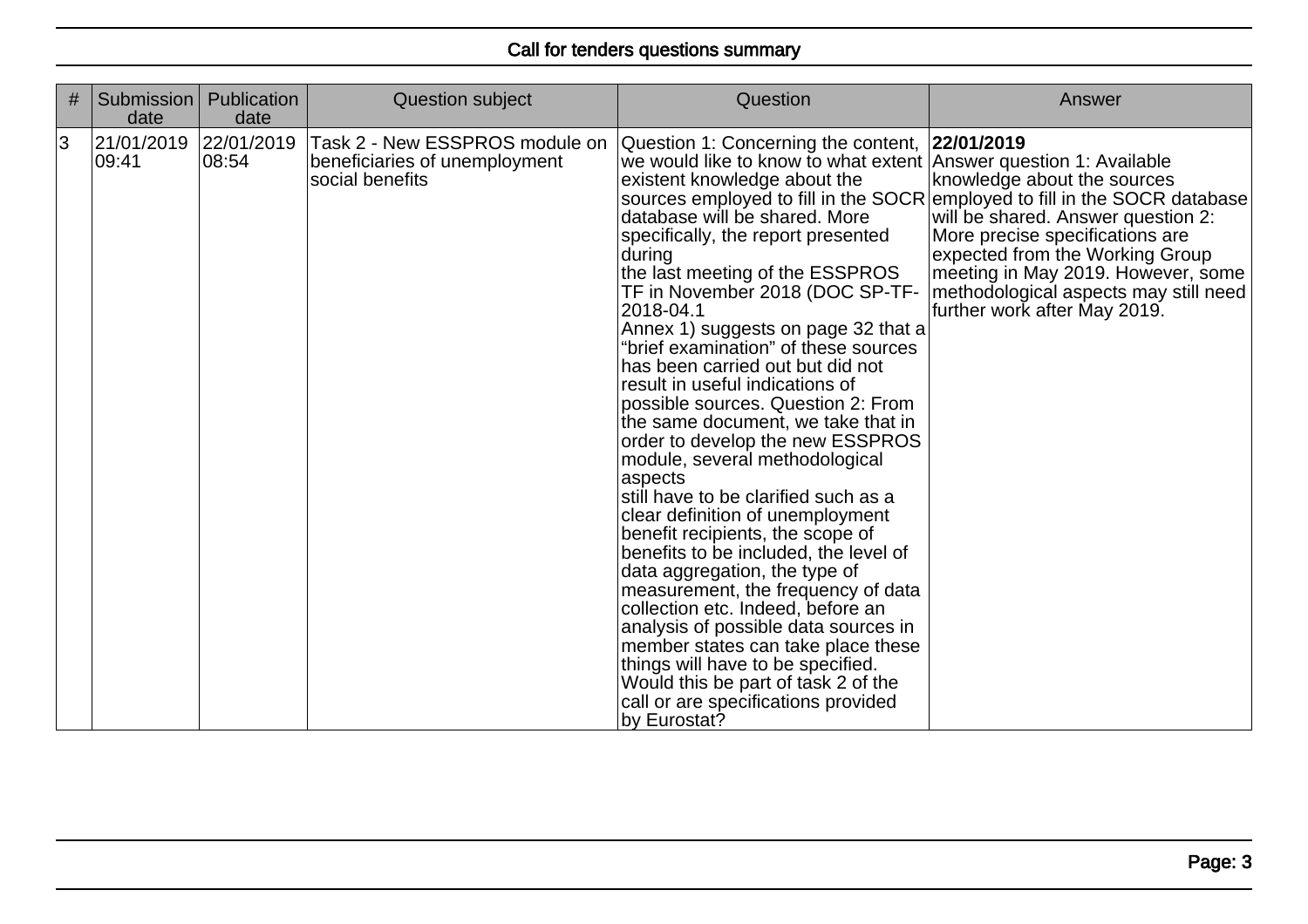| # | Submission<br>date              | Publication<br>date | <b>Question subject</b>                                                                                        | Question                                                                                                                                                                                                                                                                                                                                                                                                                                                                                                                                                                                                                                                                 | Answer                                                                                   |
|---|---------------------------------|---------------------|----------------------------------------------------------------------------------------------------------------|--------------------------------------------------------------------------------------------------------------------------------------------------------------------------------------------------------------------------------------------------------------------------------------------------------------------------------------------------------------------------------------------------------------------------------------------------------------------------------------------------------------------------------------------------------------------------------------------------------------------------------------------------------------------------|------------------------------------------------------------------------------------------|
| 4 | 21/01/2019 22/01/2019<br> 09:43 | 08:55               | Possibility of publishing in an<br>academic context the results of the<br>project and in particular of TASK 2. | In the ambition of academic<br>publishing, we would like to know if<br>there<br>is any chance of using the work on<br>the project for this purpose? Of<br>course, none of the data nor any of<br>the produced reports can be used as<br>such. Still, how about an article<br>discussing the technical challenges<br>Ωt<br>developing a European benefit<br>recipiency database/module on the<br>basis of<br>national statistical records?                                                                                                                                                                                                                                | 22/01/2019<br>Academic publications on benefits<br>recipients are not part of this task. |
| 5 | 21/01/2019<br>12:10             | 22/01/2019<br>08:57 | Indicative start for Task 2                                                                                    | Following the description of Task 2<br>on page 12 of the ToR, the first<br>draft of the report (deliverable D2.A)<br>is expected 4 months after the<br>start of tasks execution. Based on<br>the draft time schedule on page 15<br><b>of</b><br>the ToR, this should be during the<br>third quarter of 2019. Can you<br>confirm that June 2019 could also be<br>considered valid to start working<br>on task 2, as this task mainly<br>depends on the decisions that will be<br>taken during the Social Protection<br>Working Group meeting of May 2019<br>and<br>therefore we logically see the start of<br>this Task 2 after the Working<br>Group meeting in May 2019? | 22/01/2019<br>We confirm.                                                                |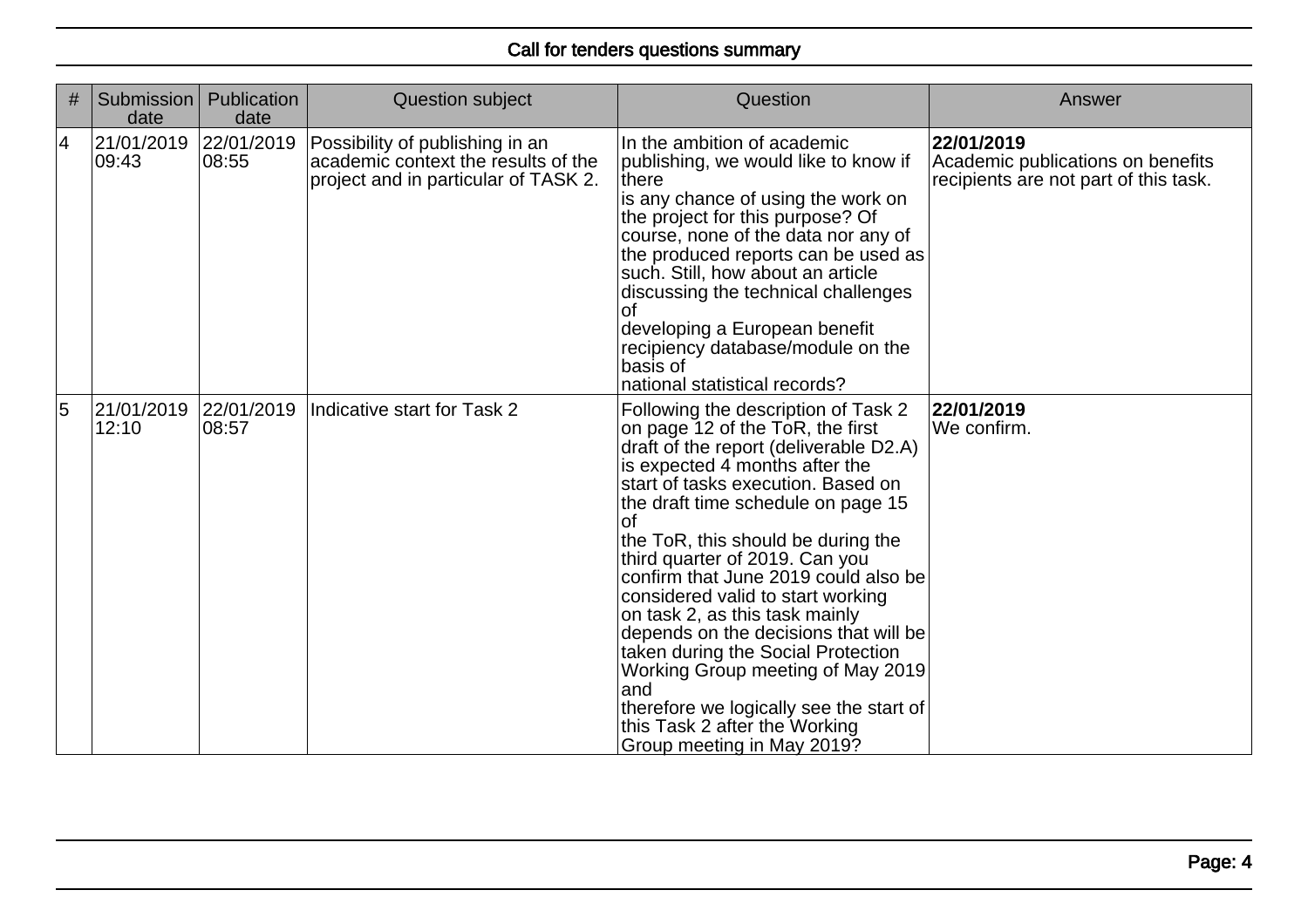| # | Submission<br>date             | Publication<br>date | Question subject       | Question                                                                                                                                                                                                                                                                                                                                                                                                                                                                                                                                                                                                                                                                                                                                                                                                                                                     | Answer                                                                                                         |
|---|--------------------------------|---------------------|------------------------|--------------------------------------------------------------------------------------------------------------------------------------------------------------------------------------------------------------------------------------------------------------------------------------------------------------------------------------------------------------------------------------------------------------------------------------------------------------------------------------------------------------------------------------------------------------------------------------------------------------------------------------------------------------------------------------------------------------------------------------------------------------------------------------------------------------------------------------------------------------|----------------------------------------------------------------------------------------------------------------|
| 6 | 29/01/2019 30/01/2019<br>11:44 | 09:46               | TAsk 2. Expected tasks | From the description of task 2 in the<br>ToR, we understand that the first<br>report will include, on the one hand,<br>an analysis of possible data<br>sources in EU member states with<br>the aim of developing the new<br><b>ESSPROS</b><br>module. On the other hand, a<br>proposal for a pilot data collection is<br>expected. In the tworenewal<br>contracts (each 12 months),<br>documents are<br>expected in which results of the pilot<br>data collection are reflected.<br>The question arises of who will be<br>responsible for the step in-between:<br>the data collection itself? Will this be<br>done by Eurostat or would this<br>also be part of task 2? If contractors<br>are not responsible for the data<br>collection, will the data be made<br>available by Eurostat to evaluate the<br>process and the content of the pilot<br>project? | 30/01/2019<br>Eurostat is responsible of the pilot<br>data collection and will provide<br>available documents. |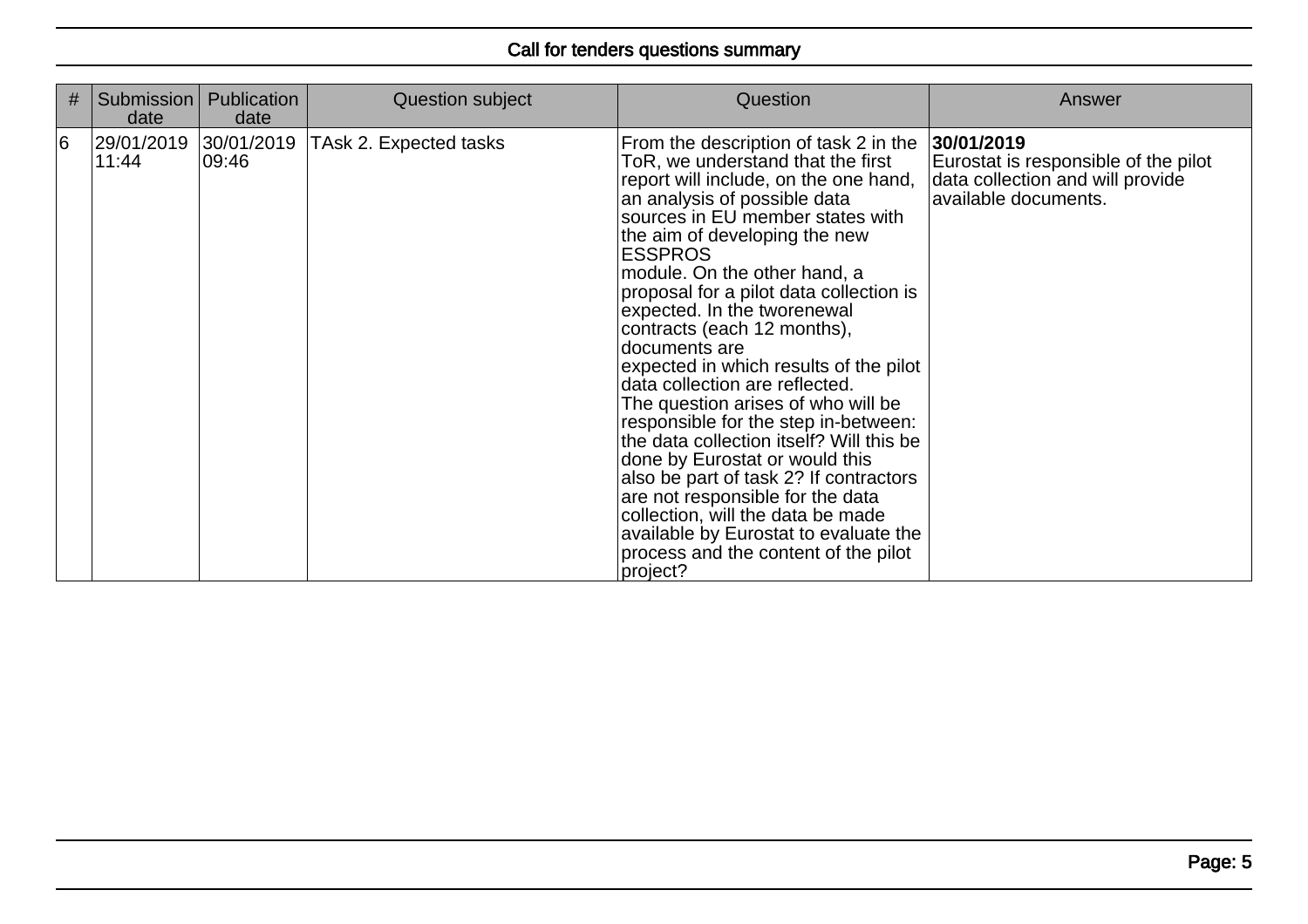| #              | Submission<br>date              | <b>Publication</b><br>date | Question subject               | Question                                                                                                                                                                                                                                                                                                                                                                                                                                                                                                                                  | Answer                                                                                                                                                                                                                                                                                                                                     |
|----------------|---------------------------------|----------------------------|--------------------------------|-------------------------------------------------------------------------------------------------------------------------------------------------------------------------------------------------------------------------------------------------------------------------------------------------------------------------------------------------------------------------------------------------------------------------------------------------------------------------------------------------------------------------------------------|--------------------------------------------------------------------------------------------------------------------------------------------------------------------------------------------------------------------------------------------------------------------------------------------------------------------------------------------|
| $\overline{7}$ | 29/01/2019  30/01/2019<br>11:45 | 109:47                     | Task 2 - pilot data collection | We were wondering about the scope 30/01/2019<br>of the pilot data collection. Does it<br>mean to run a pilot including all<br>member states or would this focus<br>no<br>the countries that are – subject to<br>the analysis of possible data<br>sources - the most promising in<br>terms of data availability and<br>conformity to the module-specific<br>methodology?                                                                                                                                                                   | Pilot data collections are on voluntary<br>basis.                                                                                                                                                                                                                                                                                          |
| و              | 05/02/2019<br>10:25             | 06/02/2019<br>09:24        | Power of attorney              | The tender documents read that the<br>power of attorney must be provided<br>only after the award of the contract<br>but that a letter must be included<br>signed by each member of the group leader to submit the tender on its<br>of economic operators giving the<br>authorisation to the lead partner to<br>submit the tender on its behalf (no<br>model provided). However, Annex 9<br>lists the power of attorney as one of<br>the obligatory documents to be<br>uploaded. Can you please confirm<br>which is<br> correct? Thank you | 06/02/2019<br>At the step of the submission, all<br>members of the consortium has to<br>sign an authorisation to the group<br>behalf (named as power of attorney,<br>correspond to the first line in the<br>check list Annex9). The annex 4<br>Power of attorney will be requested in<br>the notification letter only in case of<br>award. |